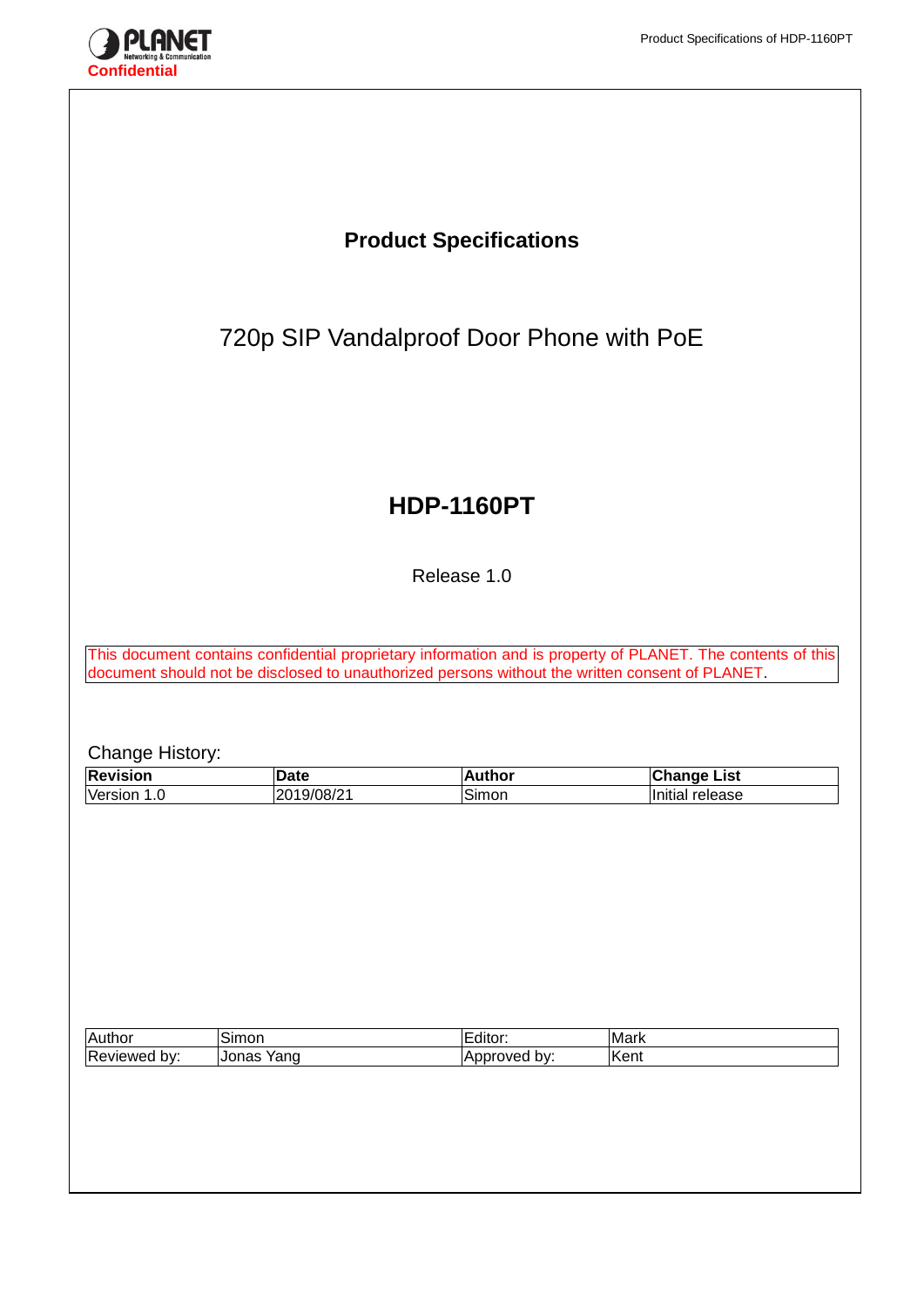

# **1. PRODUCT DESCRIPTION**



## **Security is Ensured with PLANET Video Door Phone**

PLANET HDP-1160PT Vandalproof Video Door Phone is designed for homes and other purposes that need a visitor's identification for the sake of security. With its high-quality audio and video, the identification and voice of the visitor can be clearly seen and heard once the visitor press the call button of the door phone. The HDP-1160PT works like an intercom. As its name implies, it is vandalproof and has a video feature.

It supports the standard IETF SIP protocol and ONVIF protocol for easy operation and interfaces with the VoIP and IP surveillance world in an instant it connects you with. It delivers excellent picture quality in 720p HD resolutions with 112-degree wide angle. The door phone has infrared night vision that can capture any unusual activity in low light. It also supports HD voice and G.722 codec that relax bandwidth limitation and provide clear communications. It provides the flexibility and control required for high-quality visitor management, property protection, intercom, and message service.



#### **Easy Communication via Intercom**

The two-way intercom function provided by the HDP-1160PT allows you to see the visitors and also communicate with them. The HDP-1160PT includes 2 short-in detect port and 2 short-out control port for connecting with external devices such as door lock or door sensors. When the visitors press the call button at your door, you can press the unlock button on your mobile phone or PLANET VTS-700P 7-inch SIP Indoor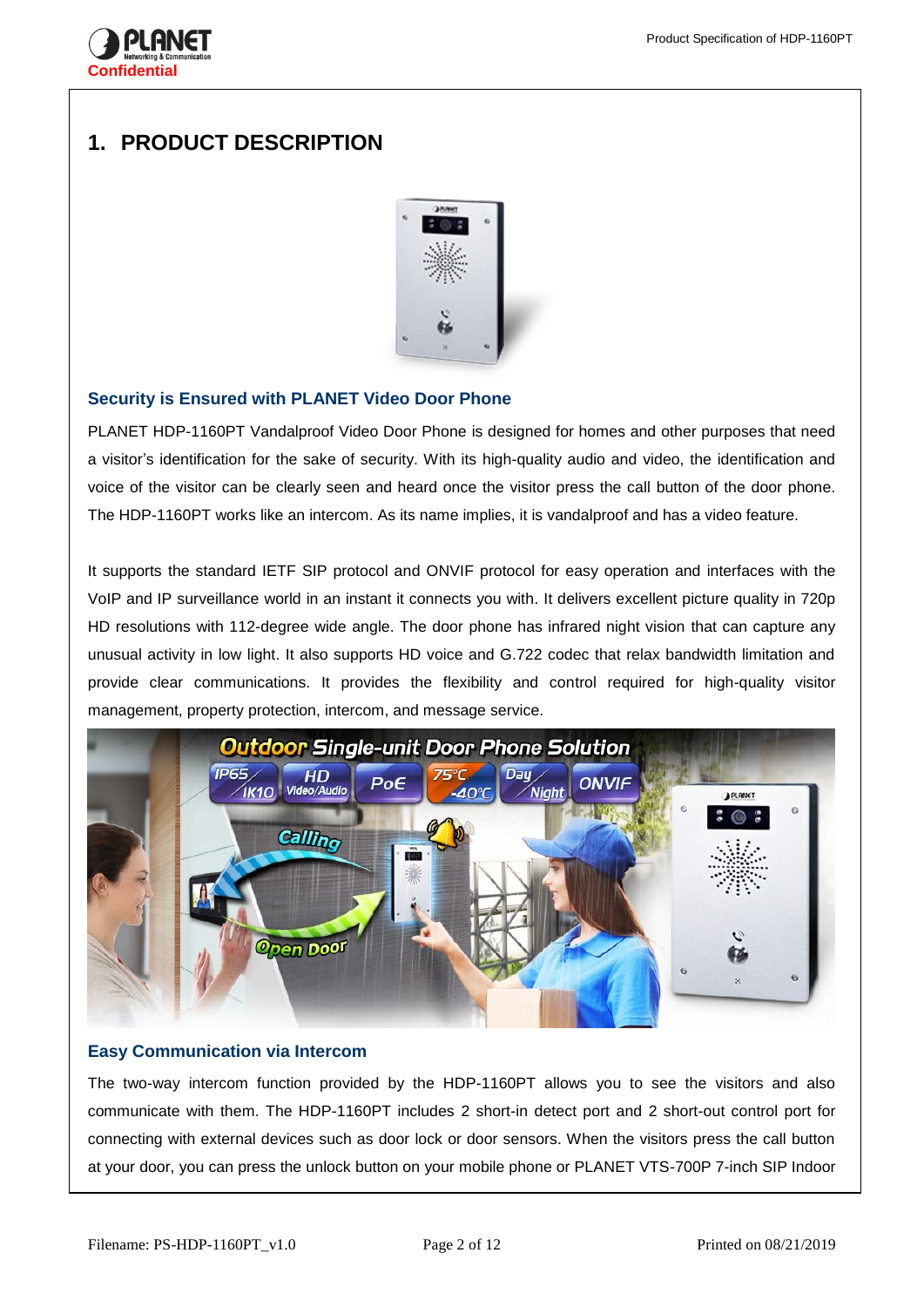



## **A Door Guard for Extreme Conditions**

The HDP-1160PT is an extremely durable IP intercom that can withstand even the most demanding conditions. Its Industrial design with -40 to 70 degrees C operating temperature and resilience to dust, water (IP65) and vandalism (IK10) to ensure maximum security.



## **Acoustic Echo Cancellation**

Acoustic Echo Cancellation (AEC) technology is adopted in PLANET's HDP1160PT Door Phone and VTS-700P 7-inch SIP Indoor Touch Screen PoE Video Intercom to enable users to minimize the voice/sound signal distortion shown in the diagram below, thus guaranteeing the best-in-class sound quality.

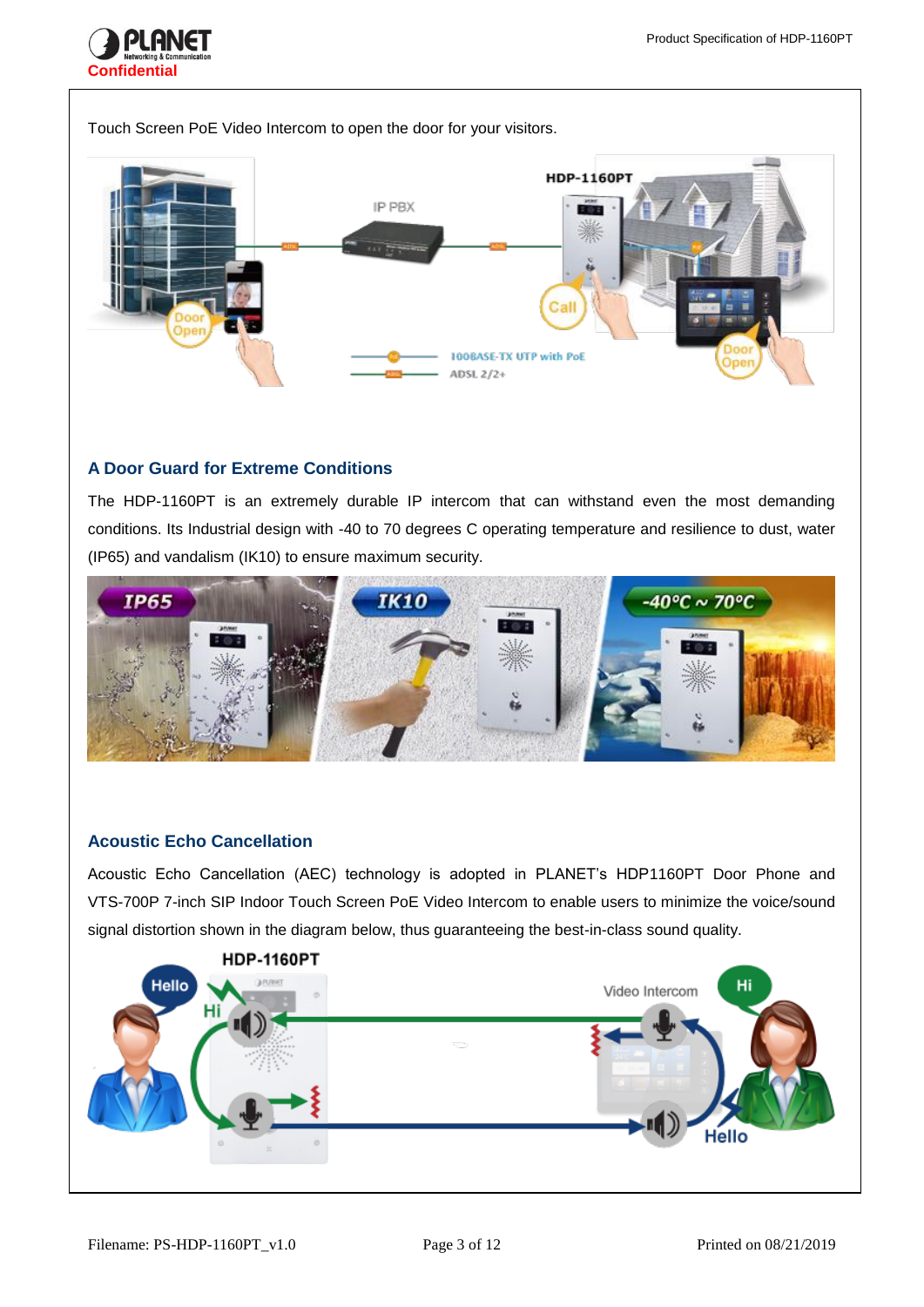

#### **Standard Protocol Compliance**

The HDP-1160PT supports IETF Session Initiation Protocol 2.0 (RFC 3261) and ONVIF protocol for easy integration with general voice over IP system and video management system. The IP PBX/NVR device is able to broadly interoperate with equipment provided by VoIP/IP surveillance infrastructure providers, thus enabling them to provide their customers with better multimedia exchange services.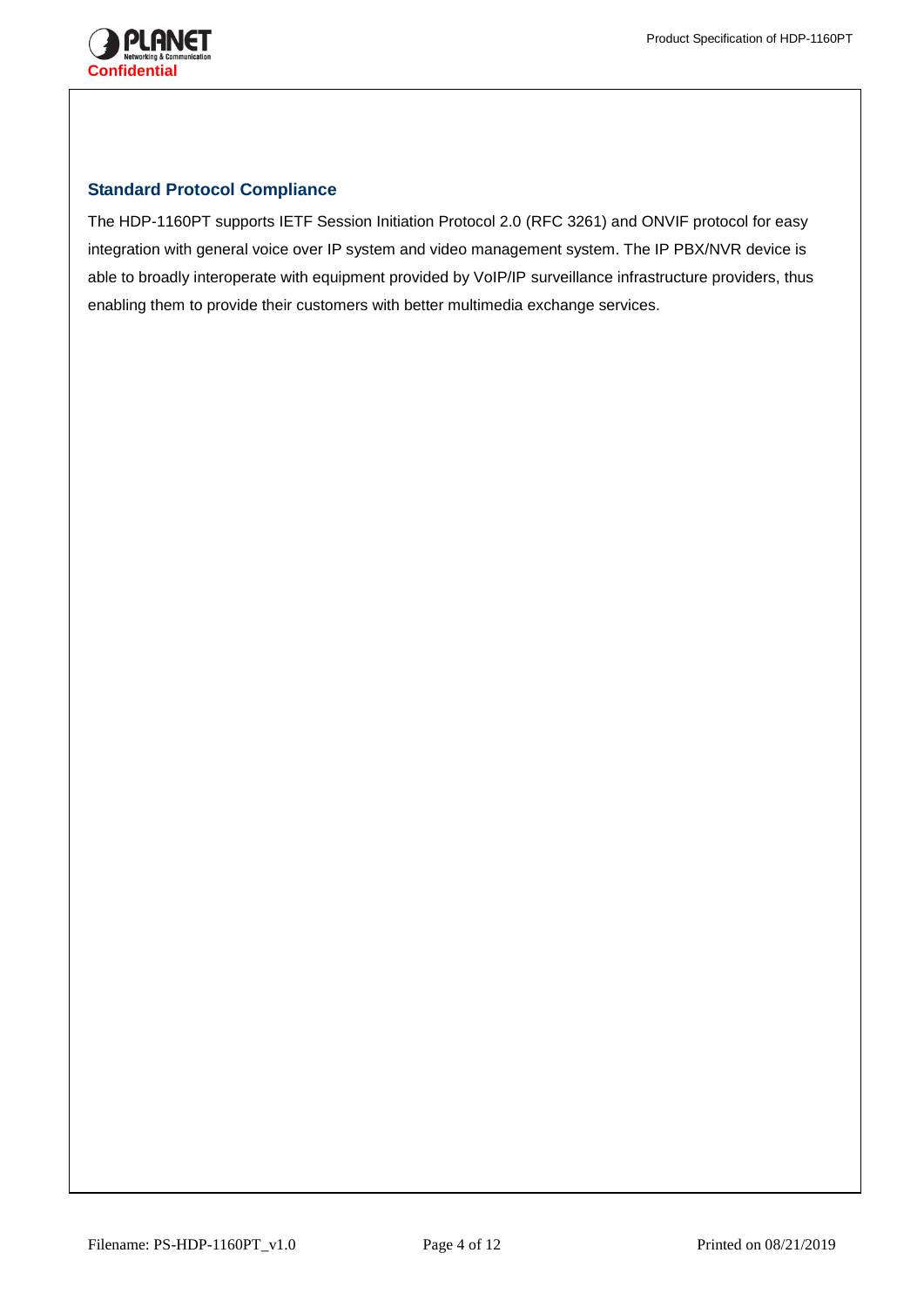

# **2. PRODUCT FEATURES**

## **Benefits**

- 112-degree wide-angle HD camera with infrared light and night vision
- HD voice using wideband G.722 coding produces clearer sound
- Secure communication with TLS & Secure RTP (SRTP)
- Access Control with the electric lock (Built-in 2 short-in/out )
- IP65- and IK10-rated designed for rigorous environment
- Compatible with the Asterisk IP PBX systems or various SIP/ONVIF platforms

## **Intercom Functions**

- 2 SIP identities/accounts for Intercom
- Intelligent DSS Keys for one-touch speed dial, hotline
- Full-duplex handsfree and auto answer.
- Action URL/Active URI and dynamic multicast function
- Supports customized DSS keys

## **Hardware**

- HD voice speech quality with built-in 3W speaker and Acoustic Echo Canceller (AEC)
- Three IR LEDs provide clear image in low light condition
- Built-in 2 short-in detect port and 2 short-out control port
- Industrial design with -40 to 70 degrees C operating temperature
- Alarm will go off once the cover is separated from the housing; at the same time the owner is being alerted.

## **Video and Audio**

- Maximum resolution 1280 x 720 @ 25 fps
- Acoustic Echo Cancellation (AEC) is featured on speaker path
- Adjustable brightness, contrast and volume settings
- HD voice using wideband G.722 coding produces clearer sound

#### **Network and Configuration**

- Standard IETF SIP protocol for VoIP services
- Compatible with the ONVIF for video surveillance
- Compliant with IEEE 802.3af/at PoE interface for flexible deployment
- 802.1x, HTTPS, TR069 and auto-provisioning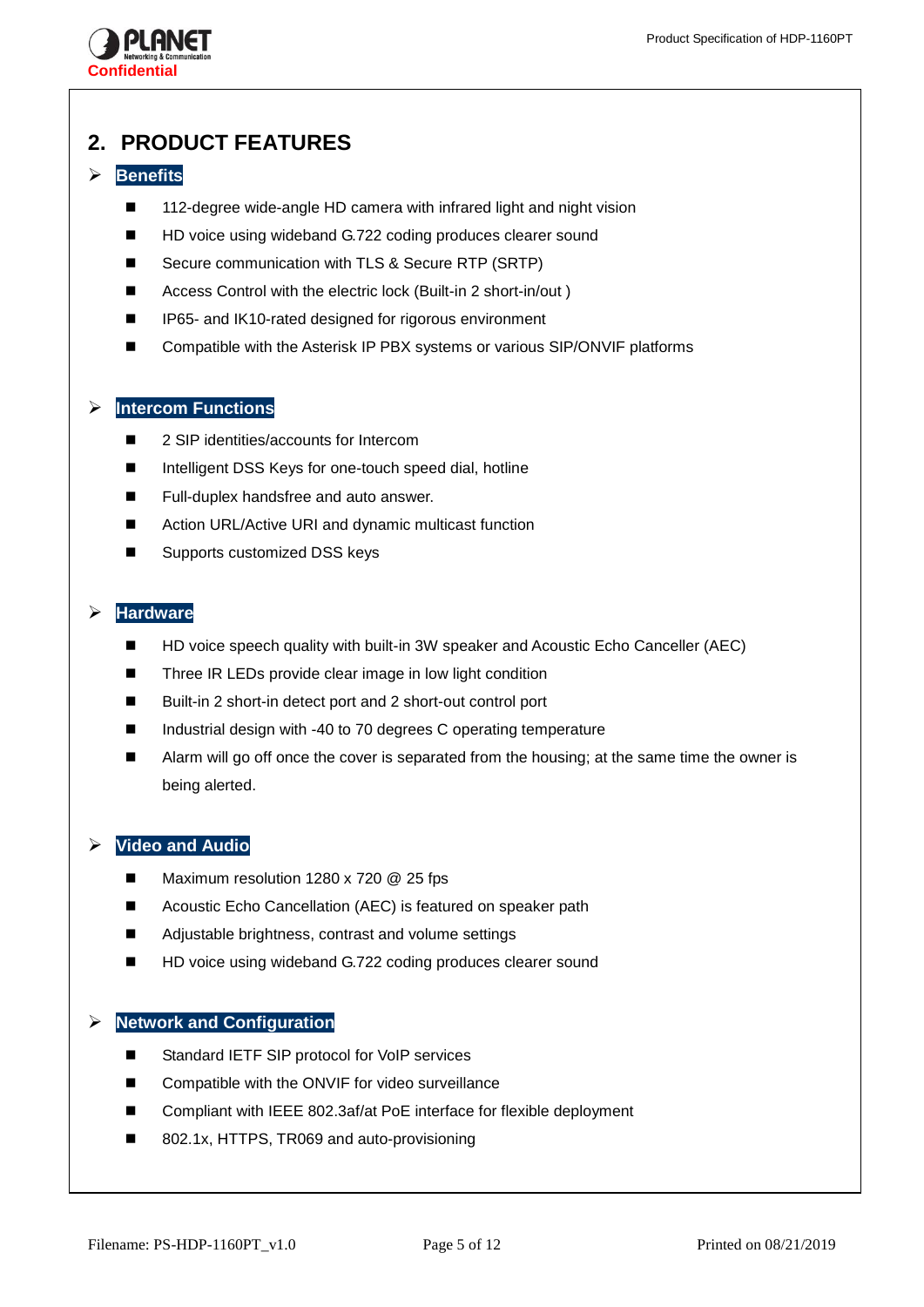

#### **Easy Installation and Management**

- **Hands-free intercommunication**
- Conveniently unlock the door for visitors without having to go to it
- Have peace of mind from being able to see, hear and speak to your visitors before opening the door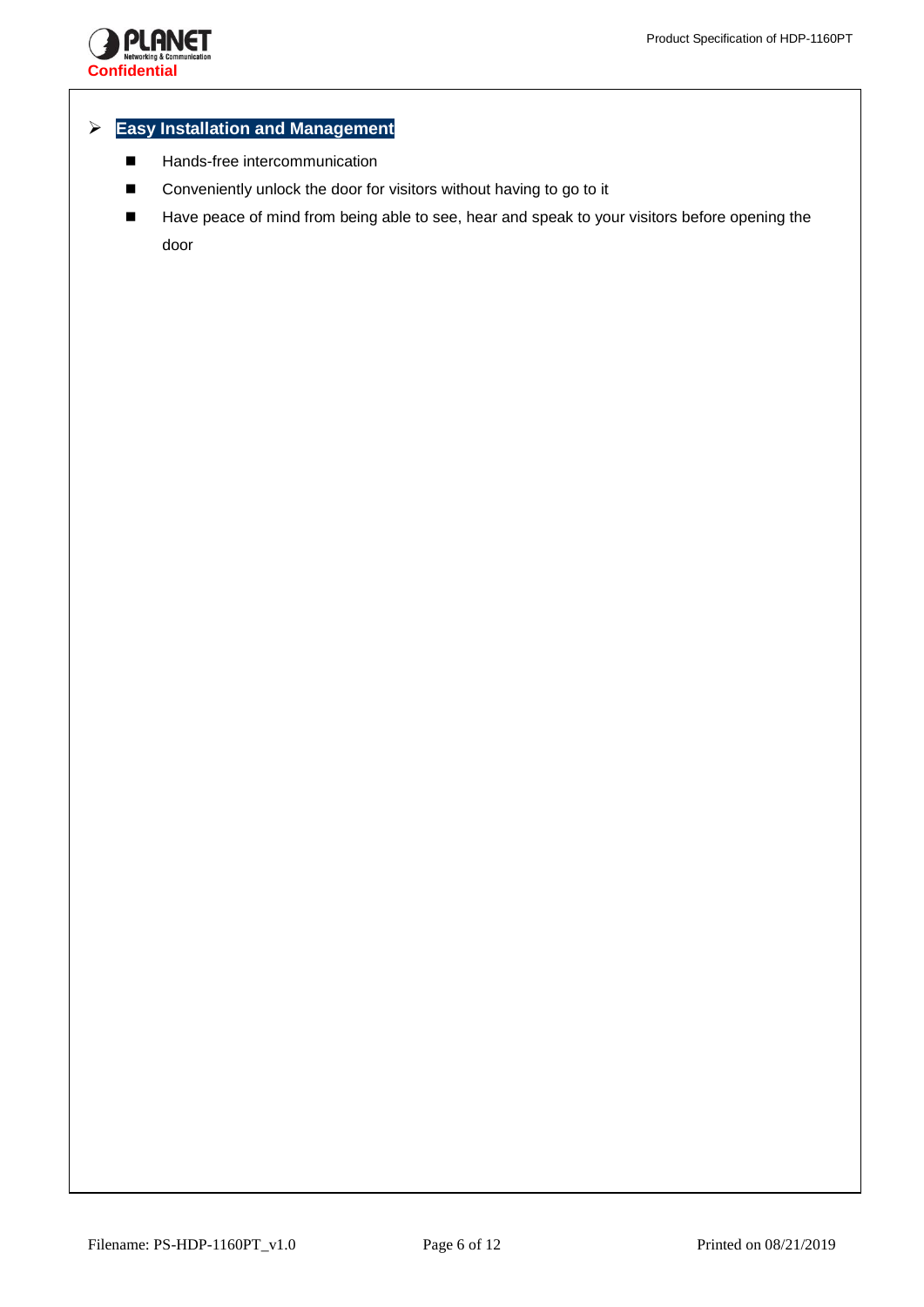

# **3. PRODUCT SPECIFICATIONS**

## **3.1 Component Specifications**

| <b>Chipset</b> | Broadcom 1190 |
|----------------|---------------|
| <b>SDRAM</b>   | 16MB          |
| Flash          | 8MB           |

# **3.2 Functional Specifications**

| <b>Product</b>                  | <b>HDP-1160PT</b>                                                                                                                                                                                                           |
|---------------------------------|-----------------------------------------------------------------------------------------------------------------------------------------------------------------------------------------------------------------------------|
| <b>Video</b>                    |                                                                                                                                                                                                                             |
| Image device                    | 2 megapixels with 1/2.7" color CMOS                                                                                                                                                                                         |
| <b>Video Compression</b>        | H.264                                                                                                                                                                                                                       |
| <b>Resolution</b>               | Main stream: 1280x720@25fps<br>Sub stream: 704×576(D1)@25fps                                                                                                                                                                |
| <b>Viewing angle</b>            | 112 $^{\circ}$ (H), 84 $^{\circ}$ (V)                                                                                                                                                                                       |
| <b>Minimum illumination</b>     | 0.1Lux, support for infrared illumination                                                                                                                                                                                   |
| <b>IR Illuminations</b>         | IR LED x 3, effective up to 5 meters<br>*The IR distance is based on the environment.                                                                                                                                       |
| <b>Audio</b>                    |                                                                                                                                                                                                                             |
| <b>Audio Streaming</b>          | Two-way audio                                                                                                                                                                                                               |
| <b>Microphone</b>               | Built-in microphone and speaker input                                                                                                                                                                                       |
| <b>Narrowband Codec</b>         | G.711a/u, G.723.1, G.726-32K, G.729AB<br>Wideband Codec: G.722                                                                                                                                                              |
| <b>DTMF</b>                     | In-band, Out of Band DTMF (RFC2833) and SIP INFO                                                                                                                                                                            |
| <b>Audio Output</b>             | Full-duplex Acoustic Echo Canceller (AEC) - Hands-free<br>Mode, 96ms tail-length                                                                                                                                            |
| <b>Audio Features</b>           | Voice Activity Detection (VAD)<br><b>Comfort Noise Generation (CNG)</b><br><b>Background Noise Estimation (BNE)</b><br>Packet Loss Concealment (PLC)<br>Dynamic Adaptive Litter Buffer up to 300ms                          |
| <b>Protocol and Security</b>    |                                                                                                                                                                                                                             |
| <b>Protocols</b>                | IETF SIP (RFC 3261 and companion RFCs), SIP2.0 over<br>UDP/TCP/TLS, RTP/RTCP/SRTP, STUN, DHCP, LLDP,<br>PPPoE, 802.1x, L2TP, OpenVPN, SNTP, FTP/TFTP,<br>HTTP/HTTPS and TR-069                                              |
| <b>Security</b>                 | Network access authority authentication: 802.1x<br>Web Filter, Transport Layer Security (TLS)<br>Secure Real-time Transport Protocol (SRTP)<br>NAT traversal: STUN mode<br>HTTP/HTTPS web server, HTTPS certificate manager |
| <b>Network and Provisioning</b> |                                                                                                                                                                                                                             |
| <b>Network Interface</b>        | 1 x 10/100BASE-Tx RJ45 Ethernet interface, auto-MDIX                                                                                                                                                                        |
| <b>IP Configuration</b>         | Static/DHCP/PPPoE                                                                                                                                                                                                           |
| <b>VPN</b>                      | L2TP / OpenVPN                                                                                                                                                                                                              |
| Deployment/Maintenance          | Auto-provisioning via FTP/TFTP/HTTP/HTTPS/DHCP<br>OPT66/SIP PnP/TR-069<br>Web Management Portal                                                                                                                             |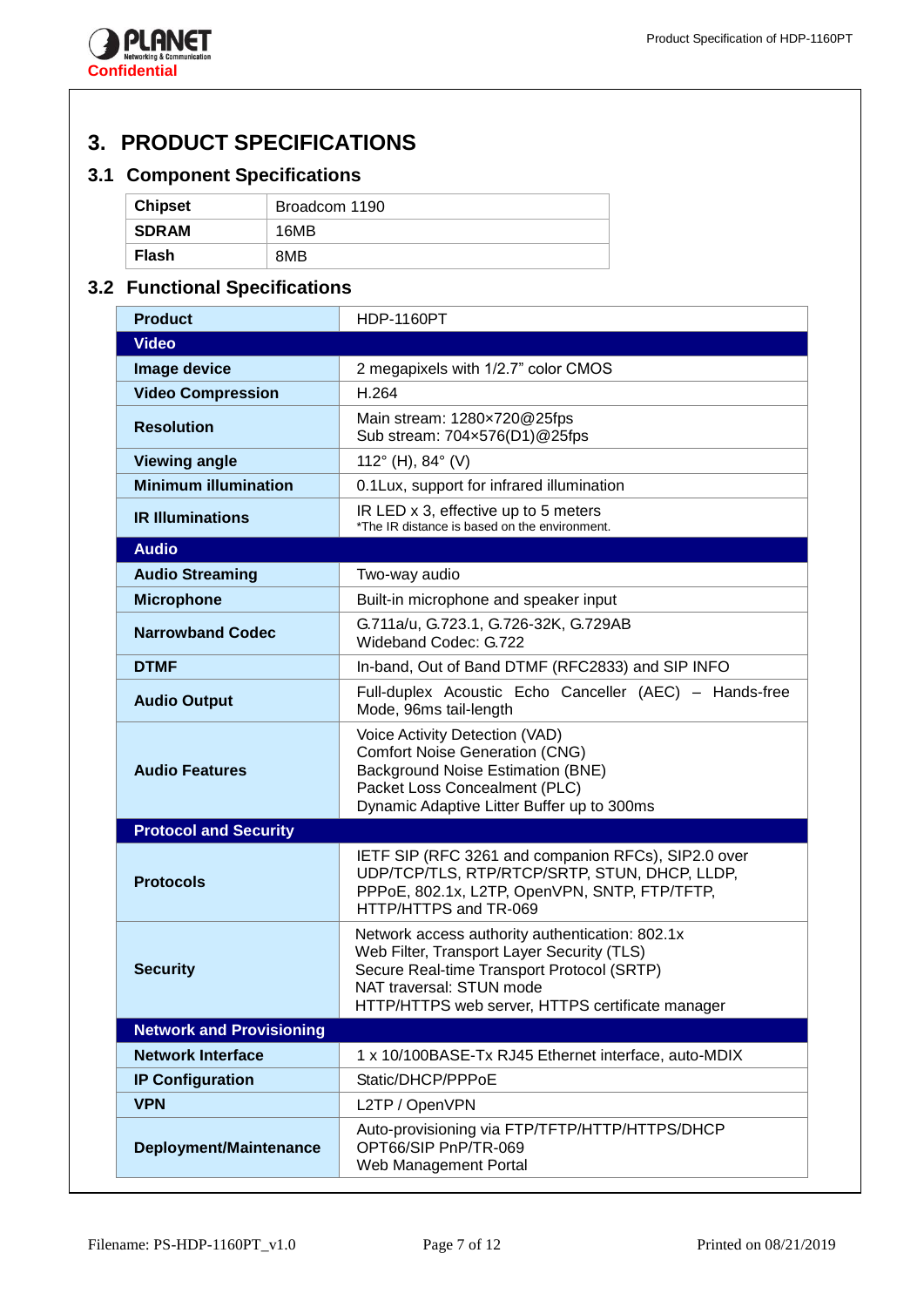

|                              | Web-based Packet Dump<br>Configuration Import and Export<br>Firmware Upgrade<br>Syslog                                                                                                                                                                                                                 |
|------------------------------|--------------------------------------------------------------------------------------------------------------------------------------------------------------------------------------------------------------------------------------------------------------------------------------------------------|
| <b>General</b>               |                                                                                                                                                                                                                                                                                                        |
| <b>Keypad</b>                | 1 DSS button (speed dial button)                                                                                                                                                                                                                                                                       |
| <b>Power Requirements</b>    | Power over Ethernet (IEEE 802.3af/at), class 2 and DC12V/                                                                                                                                                                                                                                              |
| <b>Net Weight</b>            | 1015g                                                                                                                                                                                                                                                                                                  |
| Dimensions (W x D x H)       | 195 x 120 x 34 mm                                                                                                                                                                                                                                                                                      |
| <b>Emission</b>              | CE, FCC                                                                                                                                                                                                                                                                                                |
| <b>Connectors</b>            | 1 10/100Mbps Ethernet, RJ45<br>1 audio output interface<br>1 recording output interface<br>2 short-circuit input interfaces<br>2 relays: Max. DC30V, 1A; AC125V, 0.5A<br>2 indoor magnetic switches<br>1 Tamperproof protection/ alarm<br>Active switching output: 12V/500mA DC (only 1 relay support) |
| <b>Installation</b>          | Wall-mount type                                                                                                                                                                                                                                                                                        |
| <b>External Power Supply</b> | 12V±15%/1ADC                                                                                                                                                                                                                                                                                           |
| <b>Environments</b>          |                                                                                                                                                                                                                                                                                                        |
| <b>Storage Temperature</b>   | $-40 - 70^{\circ}$ C                                                                                                                                                                                                                                                                                   |
| <b>Operating Humidity</b>    | $10 - 90%$                                                                                                                                                                                                                                                                                             |

# **3.3 Physical Specifications**

| <b>Product Dimensions (W x D x H)</b> | 195 x 120 x 34 mm |
|---------------------------------------|-------------------|
| <b>Net Weight</b>                     | 1015g             |

**Front Panel**

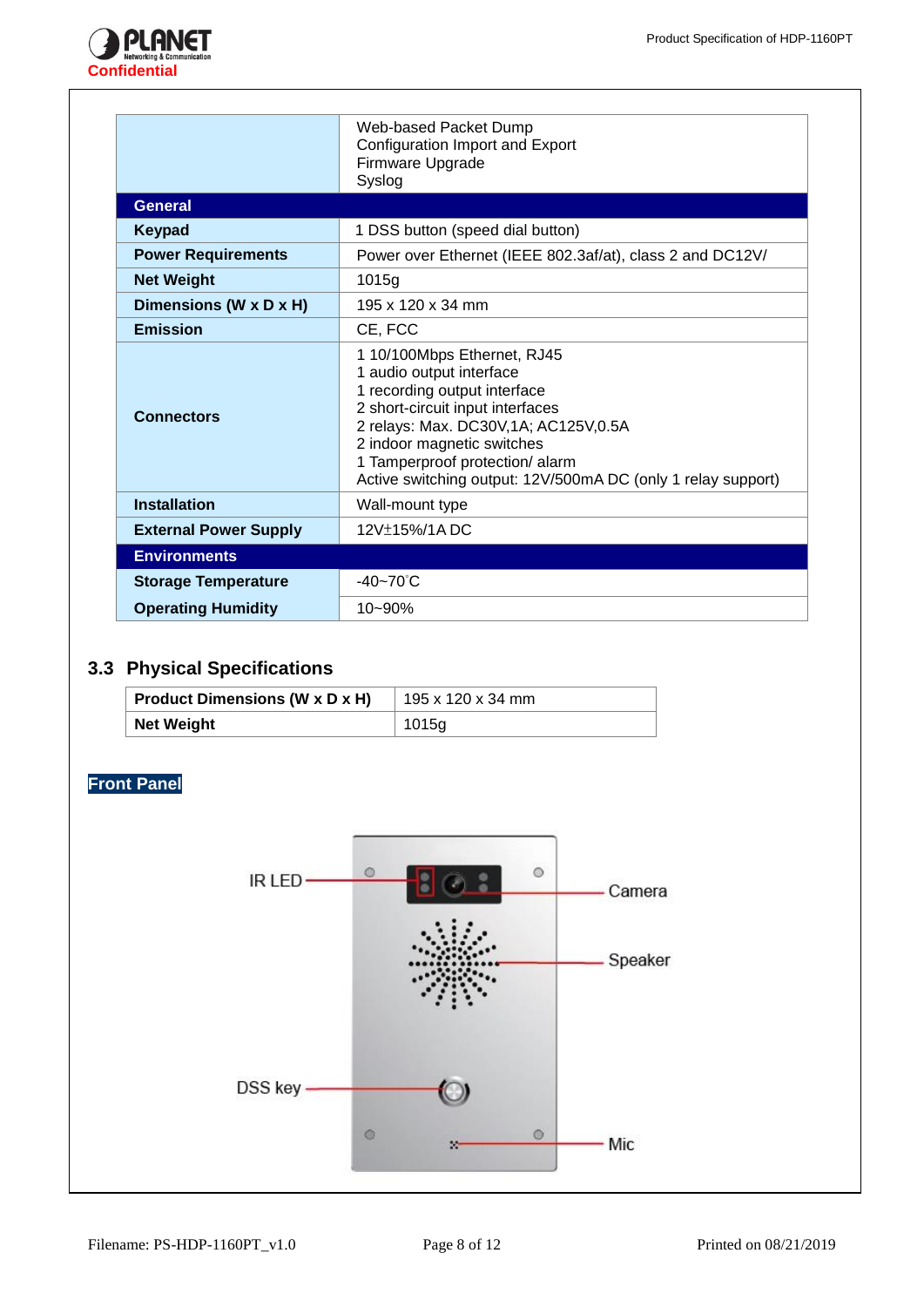

| <b>Number</b> | <b>Interface</b>                      | <b>Description</b>                                                                           |
|---------------|---------------------------------------|----------------------------------------------------------------------------------------------|
|               | <b>Wall-mount Housing</b>             | IP65 and IK10 outdoor housing for rigorous environment                                       |
| 2             | <b>CMOS Sensor</b>                    | Video signal acquisition and transmission                                                    |
| 3             | <b>IR LED</b>                         | Emits infrared light to provide light source in dark places                                  |
| з             | <b>Speaker</b>                        | The door phone has a built-in speaker for convenient<br>communication and alert use          |
|               | <b>DSS Key</b><br>(Speed dial button) | For speed dial, multicast, intercom, IP broadcast and other<br>functions                     |
| 5             | <b>Mic</b>                            | The door phone has a built-in microphone hidden in the<br>pinhole located on the front panel |

## **Function key LED state**

| Type                                              | <b>ILED</b>          | <b>State</b>                         |
|---------------------------------------------------|----------------------|--------------------------------------|
| <b>DSS Key (Speed dial button) Quick flashing</b> | Normally on          | Successfully registered              |
|                                                   |                      | Registration failed/network abnormal |
|                                                   | <b>Slow flashing</b> | In call                              |

## **Interface description**

Open the rear case of the device, there is a row of terminal blocks for connecting the power supply, electric lock control, etc. The connection is as follows:



| <b>Serial</b><br>number | <b>Description</b>                                                                                                        | <b>Wiring port description</b><br>(example above) |
|-------------------------|---------------------------------------------------------------------------------------------------------------------------|---------------------------------------------------|
|                         | Ethernet interface: Standard RJ45 interface, 10/100M<br>adaptive, it is recommended to use five types of<br>network cable |                                                   |
|                         | Power interface: 12V,1A input                                                                                             | Left: positive<br>Right: grounded                 |
| 3, 5                    | Two groups of short-circuit input detection interfaces:<br>For connecting switches, infrared probes, door                 | Left: IN<br>Right: OUT                            |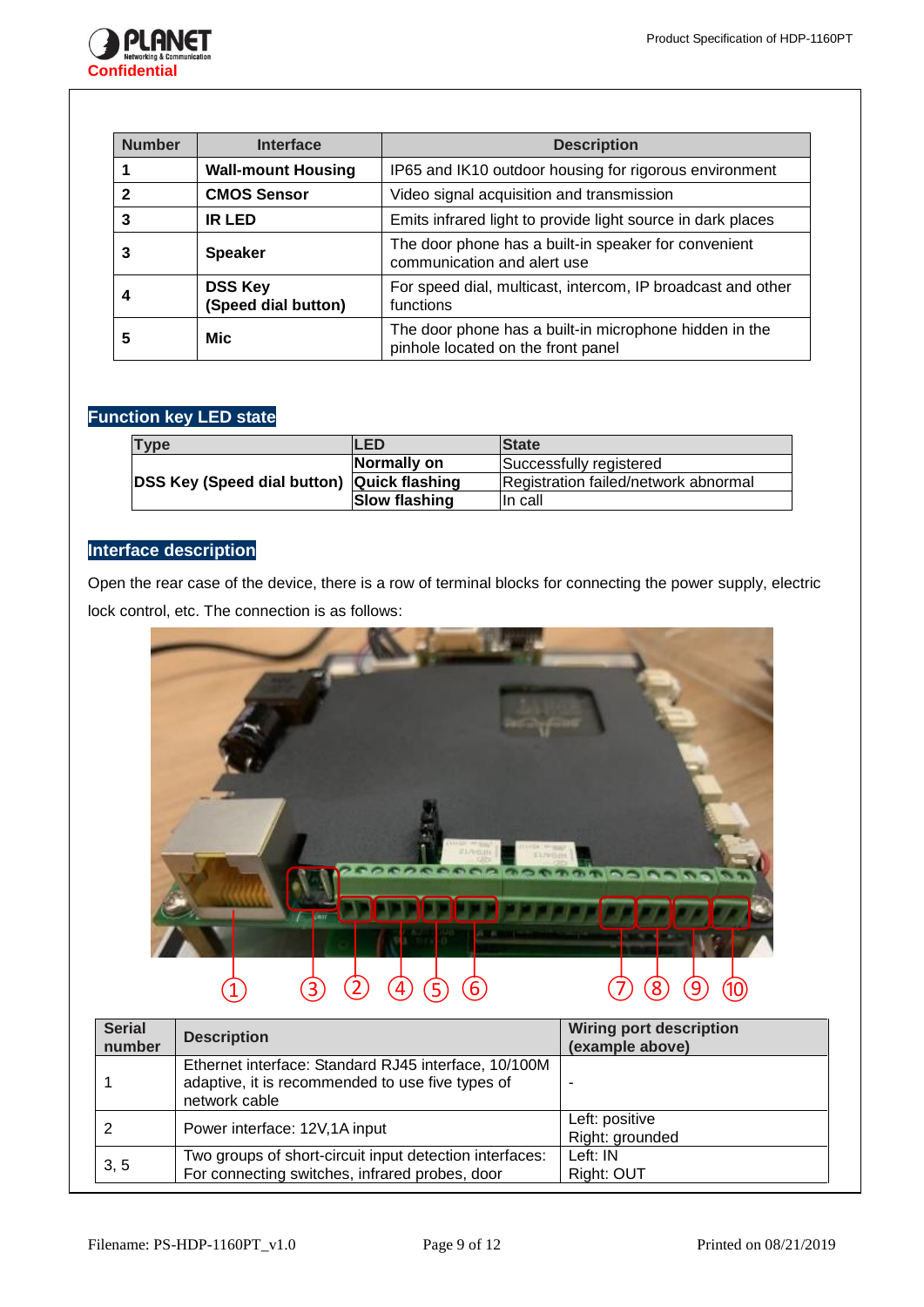

|      | magnets, vibration sensors and other input devices                                                                                                                                                                                        |                                                                                                        |
|------|-------------------------------------------------------------------------------------------------------------------------------------------------------------------------------------------------------------------------------------------|--------------------------------------------------------------------------------------------------------|
| 4,6  | Two groups of short-circuit output control interface:<br>used to control electric locks, alarms, etc.                                                                                                                                     | Left (NC): Normally Close Contact<br>Center (COM): Common Contact<br>Right (NO): Normally Open Contact |
| 7, 8 | Two groups of gate magnetic detection                                                                                                                                                                                                     | Left: grounded<br>Right: door magnetic input                                                           |
| 9    | Recording output interface: Mix the device and the<br>sound of the far-end call. One is the recording signal<br>line, and the other is the ground line.<br>(Please be sure to ground the line, otherwise there<br>will be noise)          | Left: grounded<br>Right: recording output                                                              |
| 10   | External active speaker interface: External active<br>speakers for audio power amplification. One is the<br>audio signal line, and the other is the ground line.<br>(Please be sure to ground the line, otherwise there<br>will be noise) | Left: grounded<br>Right: external active speaker                                                       |

## **Power Connector**

The HDP-1160PT requires either IEEE 802.3af/at PoE or DC power from the power connector. The picture shows the two-pin connector comes with system power source of 12V DC, 1A (maximum for the two-pin connector).



| GND |
|-----|
|     |

**Power Connector**

## **3.4 Environmental Specifications**

#### **Temperature**

| <b>Operating</b> | $-40 -$<br>70 degrees C |
|------------------|-------------------------|
| <b>Storage</b>   | $-40 -$<br>70 degrees C |

#### **Operating Humidity**

| Operating      | $10 \sim 90\%$ (non-condensing) |
|----------------|---------------------------------|
| <b>Storage</b> | $10 \sim 90\%$ (non-condensing) |

## **3.5 Electrical Specification**

|  | Device Input Voltage   PoE Class 2 (IEEE 802.3af/at) |  |
|--|------------------------------------------------------|--|
|--|------------------------------------------------------|--|

## **3.6 Regulatory Compliance**

CE, FCC,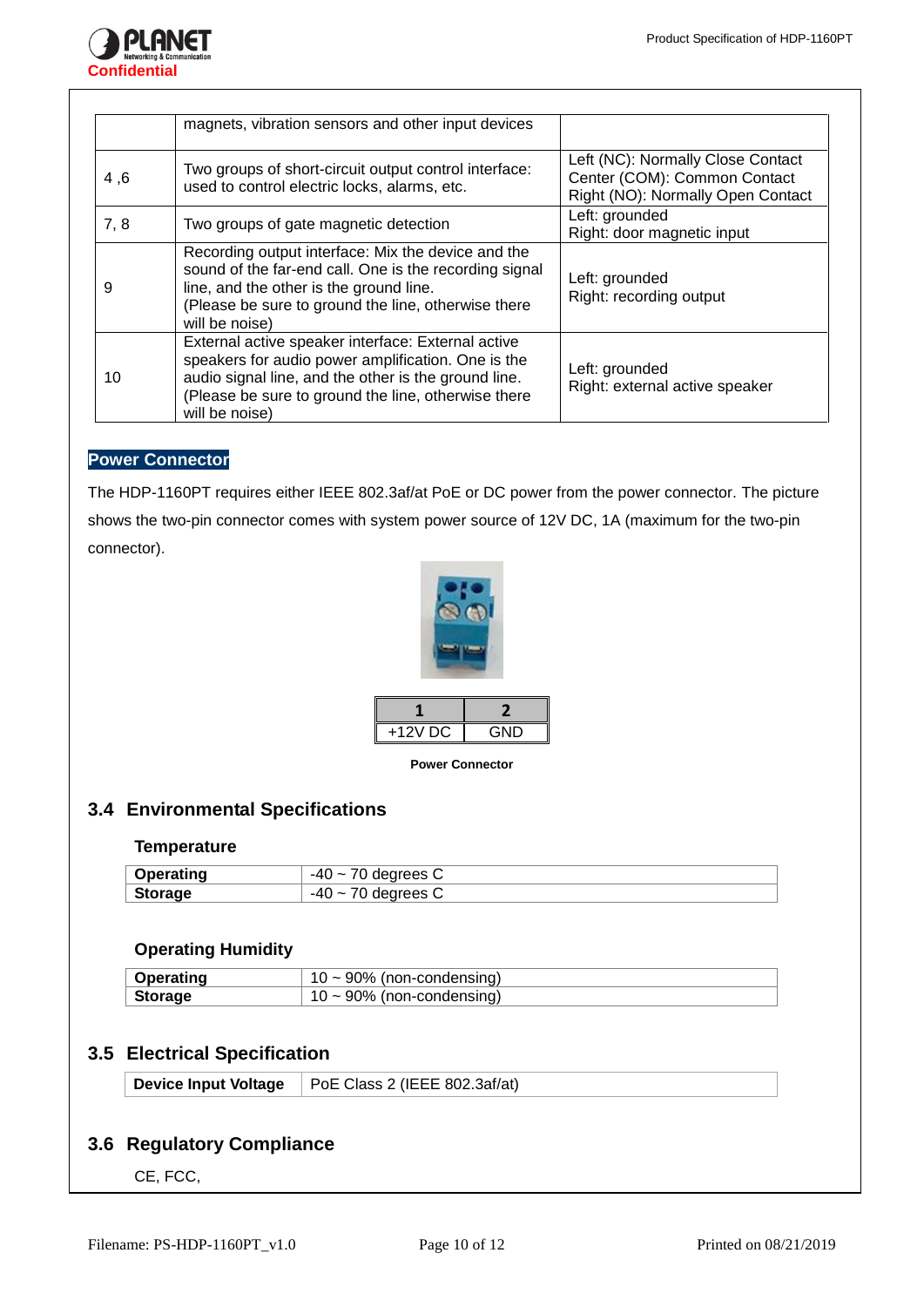

## **3.7 Reliability**

MTBF> 50,000hrs @ 25 degrees C

# **3.8 Basic Packaging**

- 1 x HDP-1160PT
- 1 x Quick Installation Guide
- 1 x Mounting Label
- 1 x Screw Kit
- 1 x Connector and Wrench

## **3.9 Package Information**

| Dimensions (W x D x H)        | 260 x165 x 62 mm   |
|-------------------------------|--------------------|
| <b>Gross Weight</b>           | 1160 g             |
| Carton Dimensions (W x D x H) | 348 x 328 x 280 mm |
| <b>Carton Weight</b>          | 12.1 kg            |
| <b>Carton Unit</b>            | 10 pcs             |